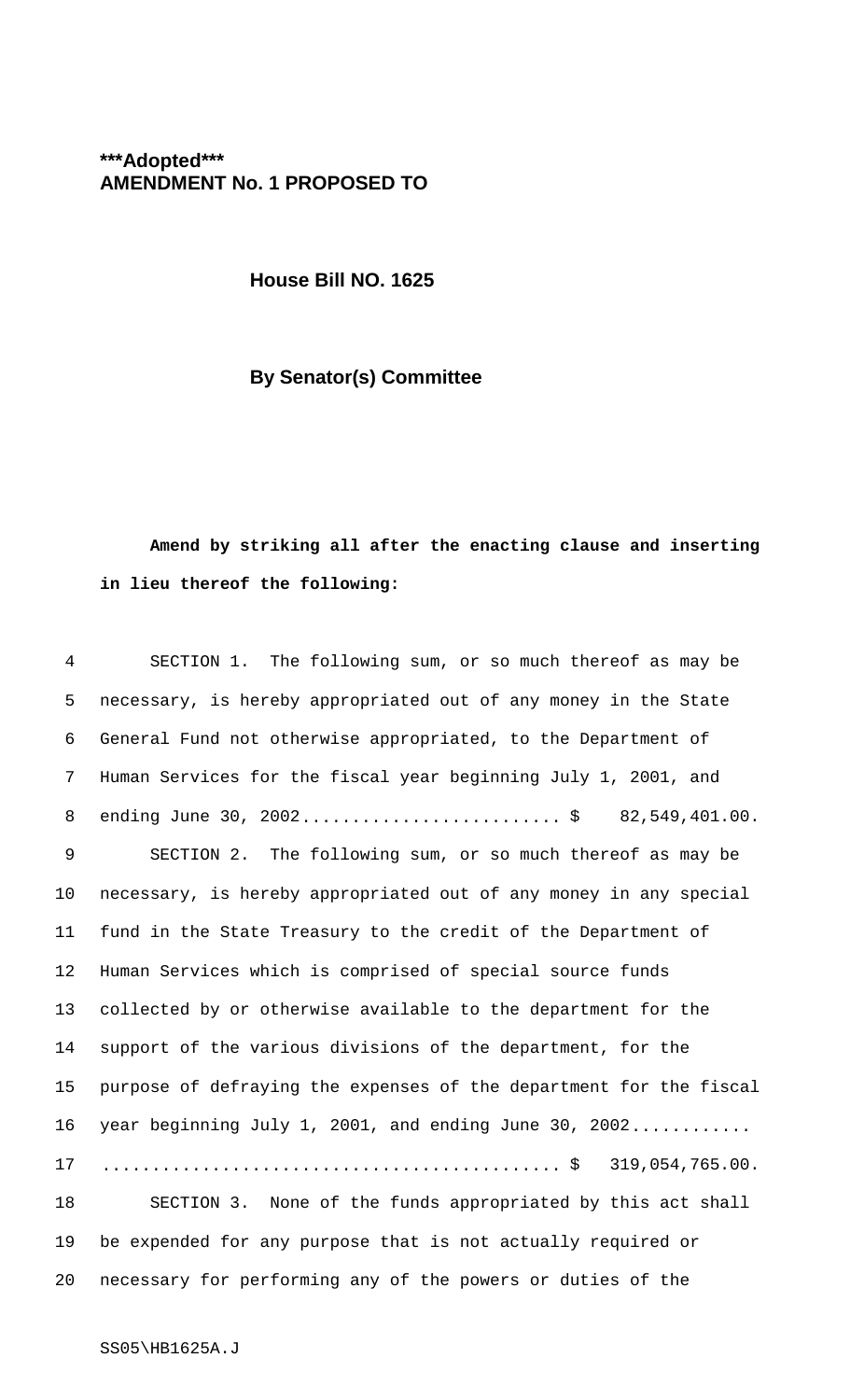21 Department of Human Services that are authorized by the 22 Mississippi Constitution of 1890, state or federal law, or rules 23 or regulations that implement state or federal law. 24 SECTION 4. Of the funds appropriated under the provisions of 25 Sections 1 and 2, not more than the amounts set forth below shall 26 be expended for the respective major objects or purposes of 27 expenditure: 28 DIVISION OF YOUTH SERVICES 29 MAJOR OBJECTS OF EXPENDITURE: 30 Personal Services: 31 Salaries, Wages and Fringe Benefits.. \$ 18,442,860.00 32 Travel and Subsistence................ 76,053.00 33 Contractual Services....................... 1,535,239.00 34 Commodities................................ 1,804,331.00 35 Capital Outlay: 36 Other Than Equipment.................. 0.00 37 Equipment............................. 164,647.00 38 Subsidies, Loans and Grants................ 1,967,332.00 39 Total................................ \$ 23,990,462.00 40 FUNDING: 41 General Funds............................. \$ 16,528,152.00 42 Special Funds.............................. 7,462,310.00 43 Total................................ \$ 23,990,462.00 44 AUTHORIZED POSITIONS: 45 Permanent: Full Time............ 700 46 Part Time............ 8 47 Time-Limited: Full Time............ 13 48 **Part Time.............** 0 49 Any person within the Office of Youth Services classified as

50 Youth Services Counselor Aide I, Youth Services Counselor Aide II,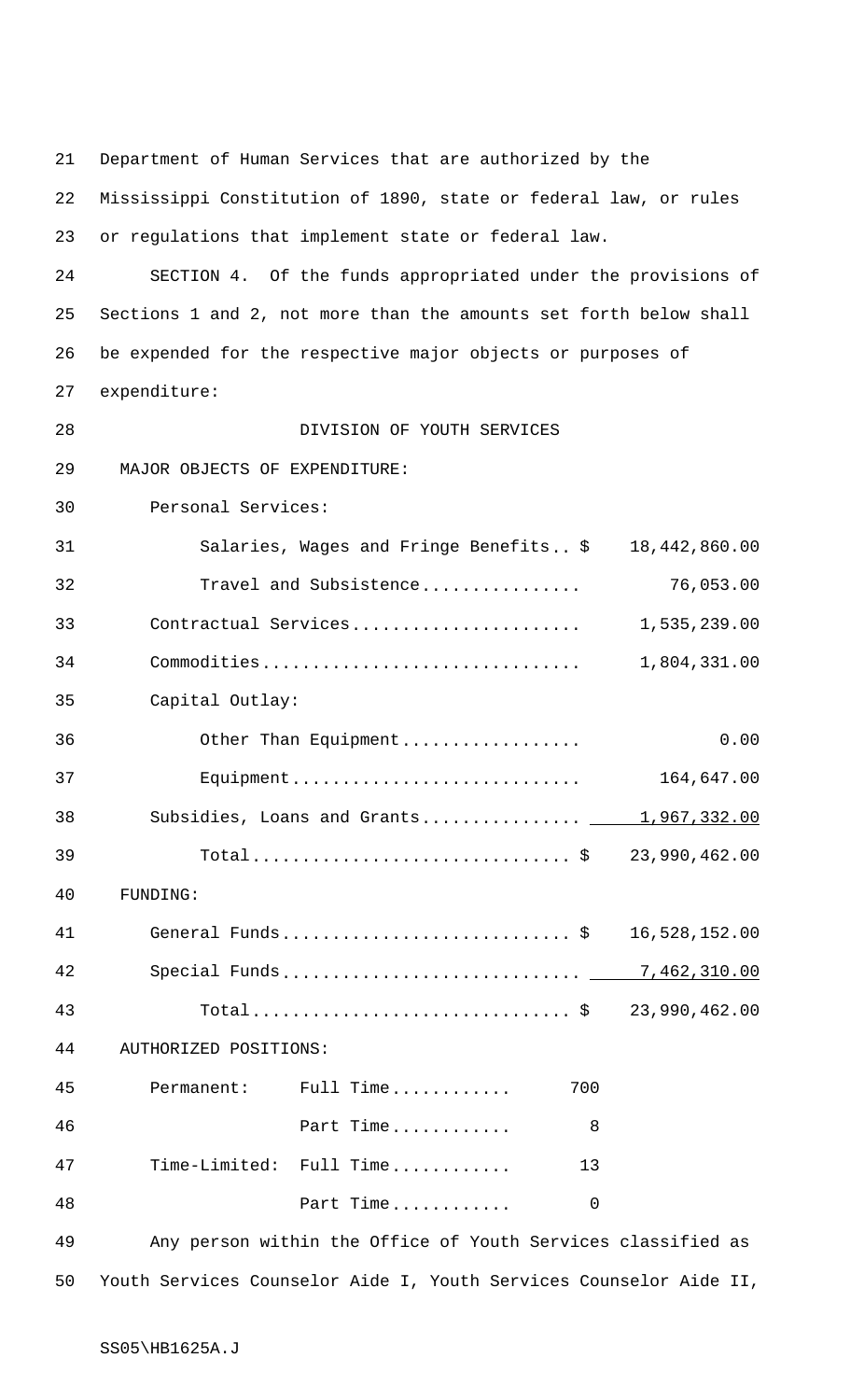Youth Services Counselor Aide III, Security Officer I, Security Officer II, Security Officer III, Recreation Supervisor, General Services Employee I, General Services Employee II, Youth Services Counselor I, Youth Services Counselor II, and Youth Services Counselor III, who must work on a statutory holiday or any holiday proclaimed by the Governor, may at the discretion of the superintendents of the institutions and the Executive Director of the Office of Youth Services and within available personnel funds, be paid "call back pay" in lieu of "compensatory time credit." It is the intent of the Legislature that the Office of Youth Services shall have the authority to accept from any source including, but not limited to, proceeds from sale of vehicles, equipment or any other property which becomes obsolete or is no longer needed. It is the intent that such funds will be approved for allocation and expenditure in a manner consistent with the rules and regulations of the Department of Finance and Administration. DIVISION OF FAMILY AND CHILDREN'S SERVICES 69 MAJOR OBJECTS OF EXPENDITURE: Personal Services: 71 Salaries, Wages and Fringe Benefits.. \$ 25,125,333.00

72 Travel and Subsistence................ 1,530,000.00 73 Contractual Services....................... 8,174,948.00 74 Commodities................................ 260,069.00 Capital Outlay: 76 Other Than Equipment.................. 0.00 77 Equipment............................. 453,071.00 78 Subsidies, Loans and Grants................ 17,999,148.00 79 Total................................ \$ 53,542,569.00 80 FUNDING: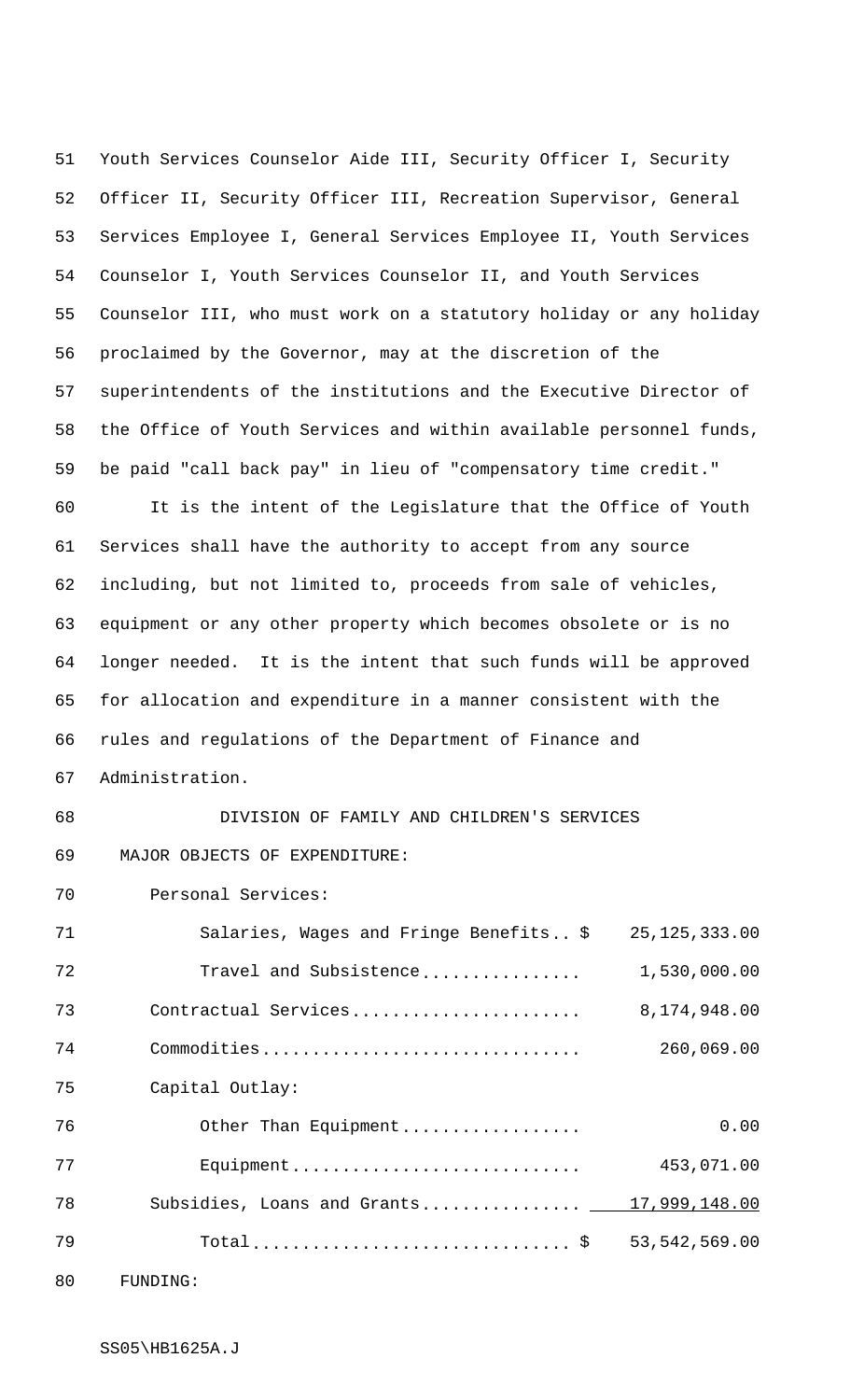| 81  |                               | General Funds\$                                      |                | 11,901,407.00 |
|-----|-------------------------------|------------------------------------------------------|----------------|---------------|
| 82  |                               |                                                      |                |               |
| 83  |                               | Total \$ 53,542,569.00                               |                |               |
| 84  | AUTHORIZED POSITIONS:         |                                                      |                |               |
| 85  |                               | Permanent: Full Time                                 | 622            |               |
| 86  |                               | Part Time                                            | $\overline{0}$ |               |
| 87  |                               | Time-Limited: Full Time                              | 85             |               |
| 88  |                               | Part Time                                            | $\mathbf 0$    |               |
| 89  |                               | DIVISION OF AGING AND ADULT SERVICES                 |                |               |
| 90  | MAJOR OBJECTS OF EXPENDITURE: |                                                      |                |               |
| 91  | Personal Services:            |                                                      |                |               |
| 92  |                               | Salaries, Wages and Fringe Benefits\$                |                | 680,514.00    |
| 93  |                               | Travel and Subsistence                               |                | 16,101.00     |
| 94  |                               | Contractual Services                                 |                | 173,838.00    |
| 95  |                               | Commodities                                          |                | 30,628.00     |
| 96  | Capital Outlay:               |                                                      |                |               |
| 97  |                               | Other Than Equipment                                 |                | 0.00          |
| 98  |                               | Equipment                                            |                | 12,750.00     |
| 99  |                               | Subsidies, Loans and Grants 18,530,996.00            |                |               |
| 100 |                               | Total\$ 19,444,827.00                                |                |               |
| 101 | FUNDING:                      |                                                      |                |               |
| 102 |                               | General Funds \$                                     |                | 483,032.00    |
| 103 |                               | Special Funds 18,961,795.00                          |                |               |
| 104 |                               |                                                      |                | 19,444,827.00 |
| 105 | AUTHORIZED POSITIONS:         |                                                      |                |               |
| 106 |                               | Permanent: Full Time                                 | 9              |               |
| 107 |                               | Part Time                                            | 0              |               |
| 108 |                               | Time-Limited: Full Time                              | 8              |               |
| 109 |                               | Part Time                                            | $\mathbf 0$    |               |
| 110 |                               | DIVISION OF ECONOMIC ASSISTANCE/TEMPORARY ASSISTANCE |                |               |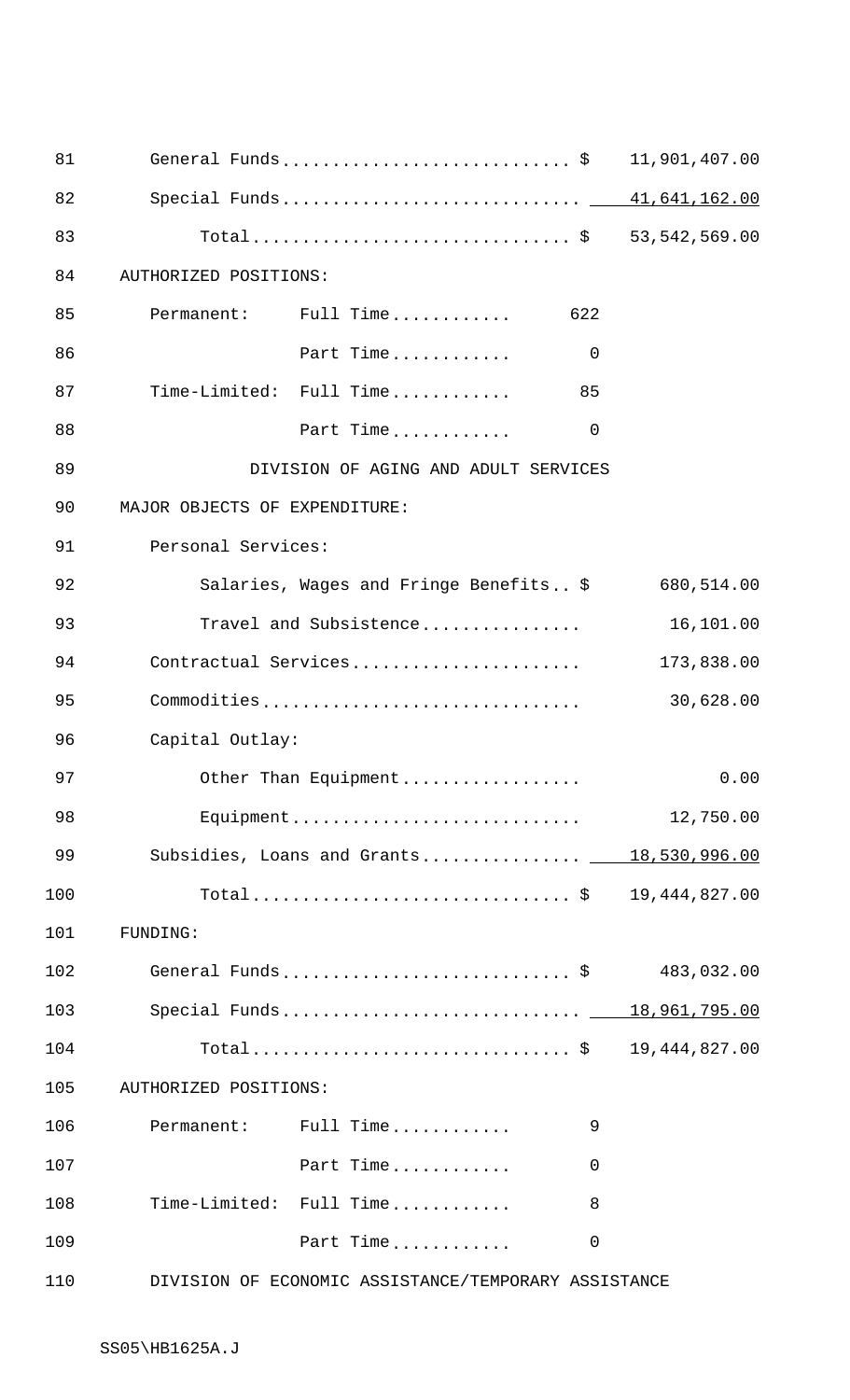111 FOR NEEDY FAMILIES (TANF)

112 MAJOR OBJECTS OF EXPENDITURE: 113 Personal Services: 114 Salaries, Wages and Fringe Benefits.. \$ 50,039,430.00 115 Travel and Subsistence................ 390,823.00 116 Contractual Services....................... 16,977,415.00 117 Commodities................................ 1,218,275.00 118 Capital Outlay: 119 Other Than Equipment.................. 0.00 120 Equipment............................. 2,728,125.00 121 Subsidies, Loans and Grants............... 93,575,133.00 122 Total................................ \$ 164,929,201.00 123 FUNDING: 124 General Funds............................. \$ 42,105,002.00 125 Special Funds.............................. 122,824,199.00 126 Total................................ \$ 164,929,201.00 127 AUTHORIZED POSITIONS: 128 Permanent: Full Time............ 1,514 129 **Part Time............** 0 130 Time-Limited: Full Time............. 207 131 **Part Time............** 0 132 DIVISION OF CHILD SUPPORT ENFORCEMENT 133 MAJOR OBJECTS OF EXPENDITURE: 134 Personal Services: 135 Salaries, Wages and Fringe Benefits.. \$ 18,254,712.00 136 Travel and Subsistence................ 153,585.00 137 Contractual Services....................... 9,500,044.00 138 Commodities................................ 204,751.00 139 Capital Outlay: 140 Other Than Equipment.................. 0.00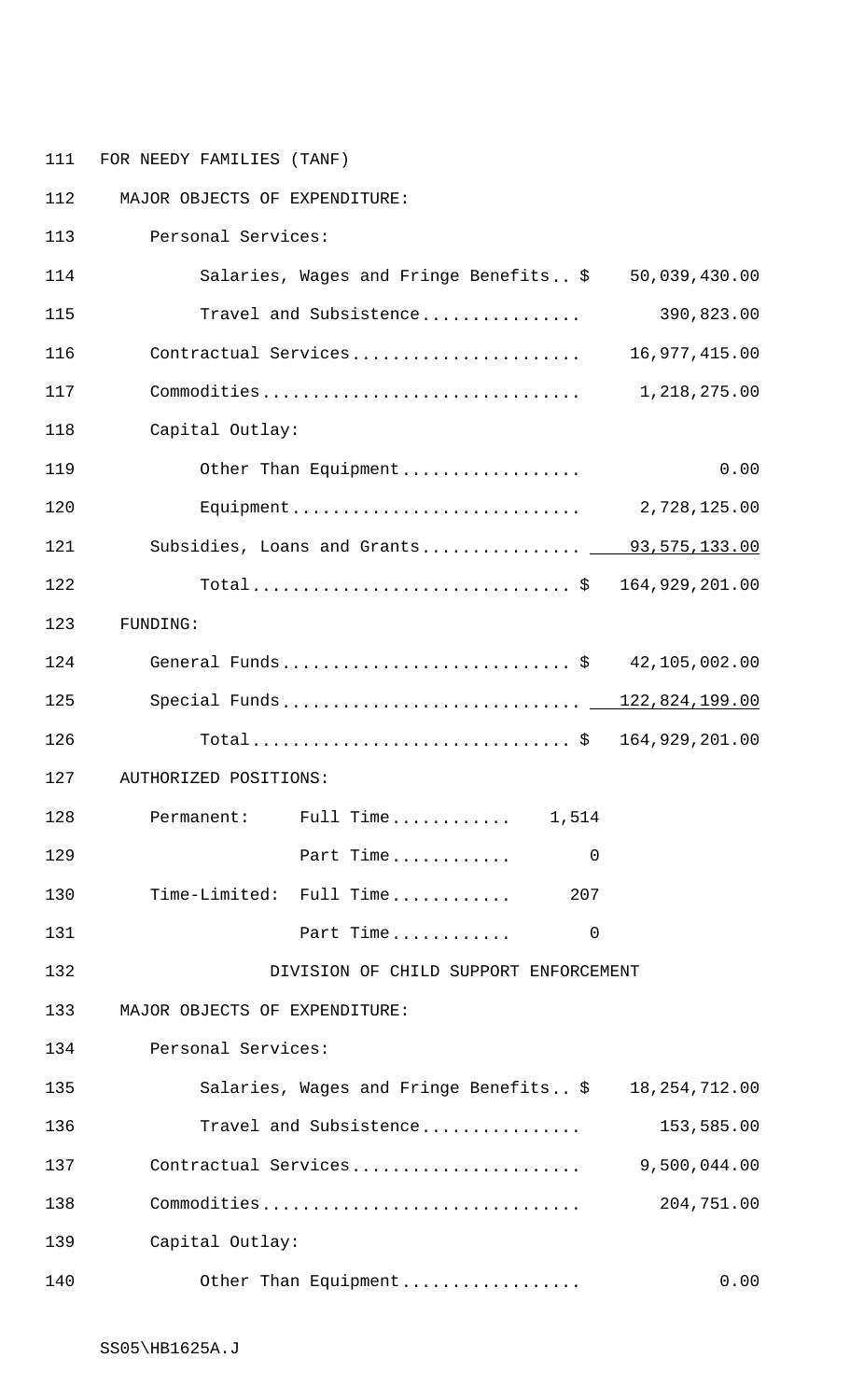| 141 |                                                   | 350,217.00      |
|-----|---------------------------------------------------|-----------------|
| 142 | Subsidies, Loans and Grants 9,718,222.00          |                 |
| 143 | Total\$ 38,181,531.00                             |                 |
| 144 | FUNDING:                                          |                 |
| 145 | General Funds\$ 4,559,256.00                      |                 |
| 146 | Special Funds 33,622,275.00                       |                 |
| 147 | Total\$ 38,181,531.00                             |                 |
| 148 | AUTHORIZED POSITIONS:                             |                 |
| 149 | Permanent: Full Time<br>307                       |                 |
| 150 | Part Time<br>$\overline{0}$                       |                 |
| 151 | Time-Limited: Full Time<br>268                    |                 |
| 152 | Part Time<br>$\overline{0}$                       |                 |
| 153 | DIVISION OF COMMUNITY SERVICES                    |                 |
| 154 | MAJOR OBJECTS OF EXPENDITURE:                     |                 |
| 155 | Personal Services:                                |                 |
| 156 | Salaries, Wages and Fringe Benefits \$ 514,068.00 |                 |
| 157 | Travel and Subsistence                            | 27,422.00       |
| 158 | Contractual Services                              | 328,141.00      |
| 159 | Commodities                                       | 39,812.00       |
| 160 | Capital Outlay:                                   |                 |
| 161 | Other Than Equipment                              | 0.00            |
| 162 | Equipment                                         | 10,365.00       |
| 163 | Subsidies, Loans and Grants 16,357,783.00         |                 |
| 164 |                                                   | 17, 277, 591.00 |
| 165 | FUNDING:                                          |                 |
| 166 | General Funds \$                                  | 0.00            |
| 167 | Special Funds 17,277,591.00                       |                 |
| 168 |                                                   | 17, 277, 591.00 |
| 169 | AUTHORIZED POSITIONS:                             |                 |
| 170 | Permanent: Full Time<br>10                        |                 |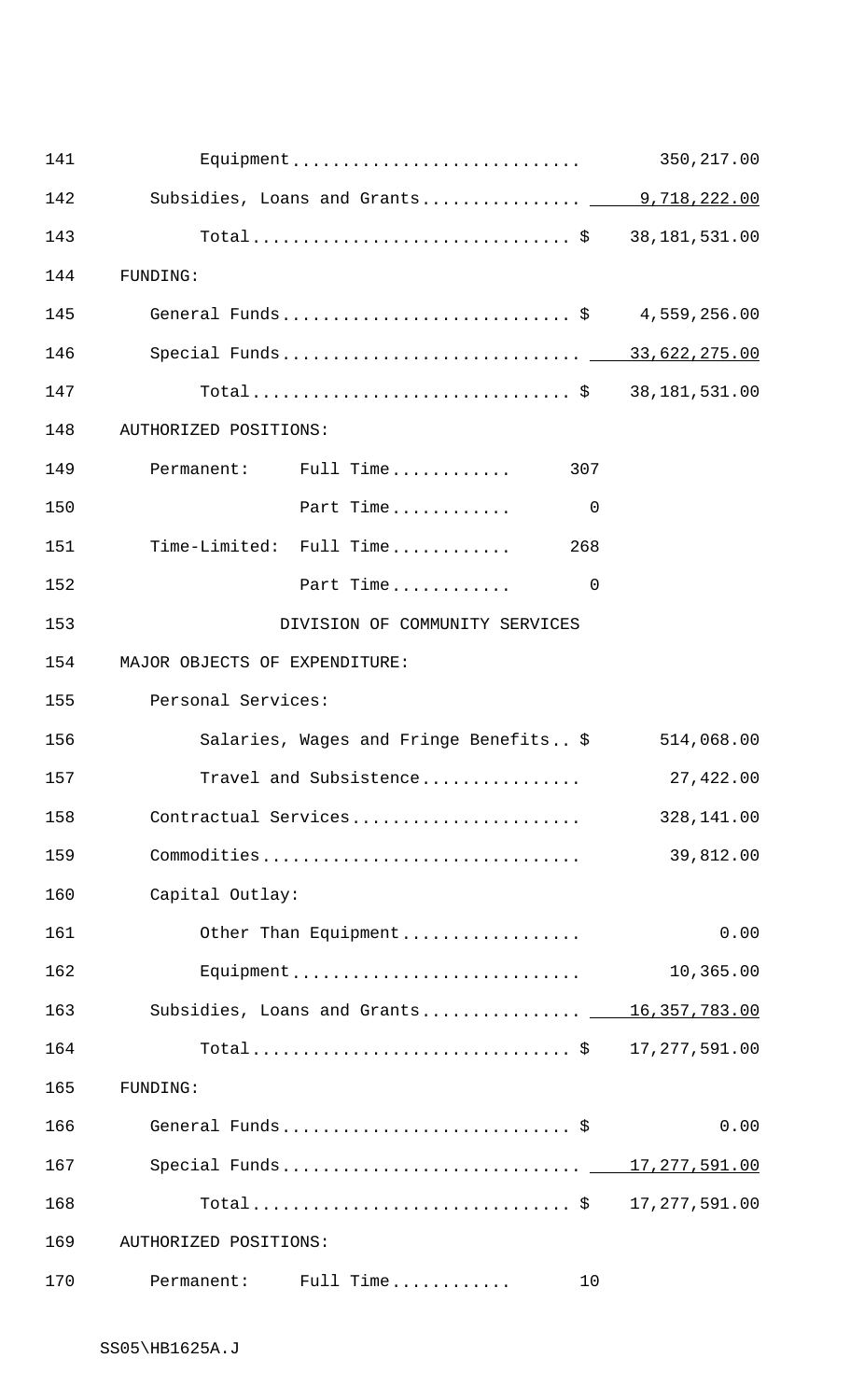| 171 | Part Time<br>$\Omega$                  |              |
|-----|----------------------------------------|--------------|
| 172 | Time-Limited: Full Time<br>3           |              |
| 173 | Part Time<br>$\mathbf 0$               |              |
| 174 | DIVISION OF SUPPORT SERVICES           |              |
| 175 | MAJOR OBJECTS OF EXPENDITURE:          |              |
| 176 | Personal Services:                     |              |
| 177 | Salaries, Wages and Fringe Benefits \$ | 9,989,965.00 |
| 178 | Travel and Subsistence                 | 86,158.00    |
| 179 | Contractual Services                   | 2,569,290.00 |
| 180 | Commodities                            | 287,519.00   |
| 181 | Capital Outlay:                        |              |
| 182 | Other Than Equipment                   | 0.00         |
| 183 |                                        | 180,116.00   |
| 184 | Subsidies, Loans and Grants 15,763.00  |              |
| 185 | Total\$ 13,148,811.00                  |              |
| 186 | FUNDING:                               |              |
| 187 | General Funds\$                        | 3,708,283.00 |
| 188 | Special Funds 9,440,528.00             |              |
| 189 | Total\$ 13,148,811.00                  |              |
| 190 | AUTHORIZED POSITIONS:                  |              |
| 191 | Permanent: Full Time<br>213            |              |
| 192 | Part Time<br>$\mathbf 0$               |              |
| 193 | Time-Limited: Full Time<br>37          |              |
| 194 | Part Time<br>0                         |              |
| 195 | SOCIAL SERVICES BLOCK GRANT PROGRAM    |              |
| 196 | MAJOR OBJECTS OF EXPENDITURE:          |              |
| 197 | Personal Services:                     |              |
| 198 | Salaries, Wages and Fringe Benefits \$ | 135,385.00   |
| 199 | Travel and Subsistence                 | 5,000.00     |
| 200 | Contractual Services                   | 172,375.00   |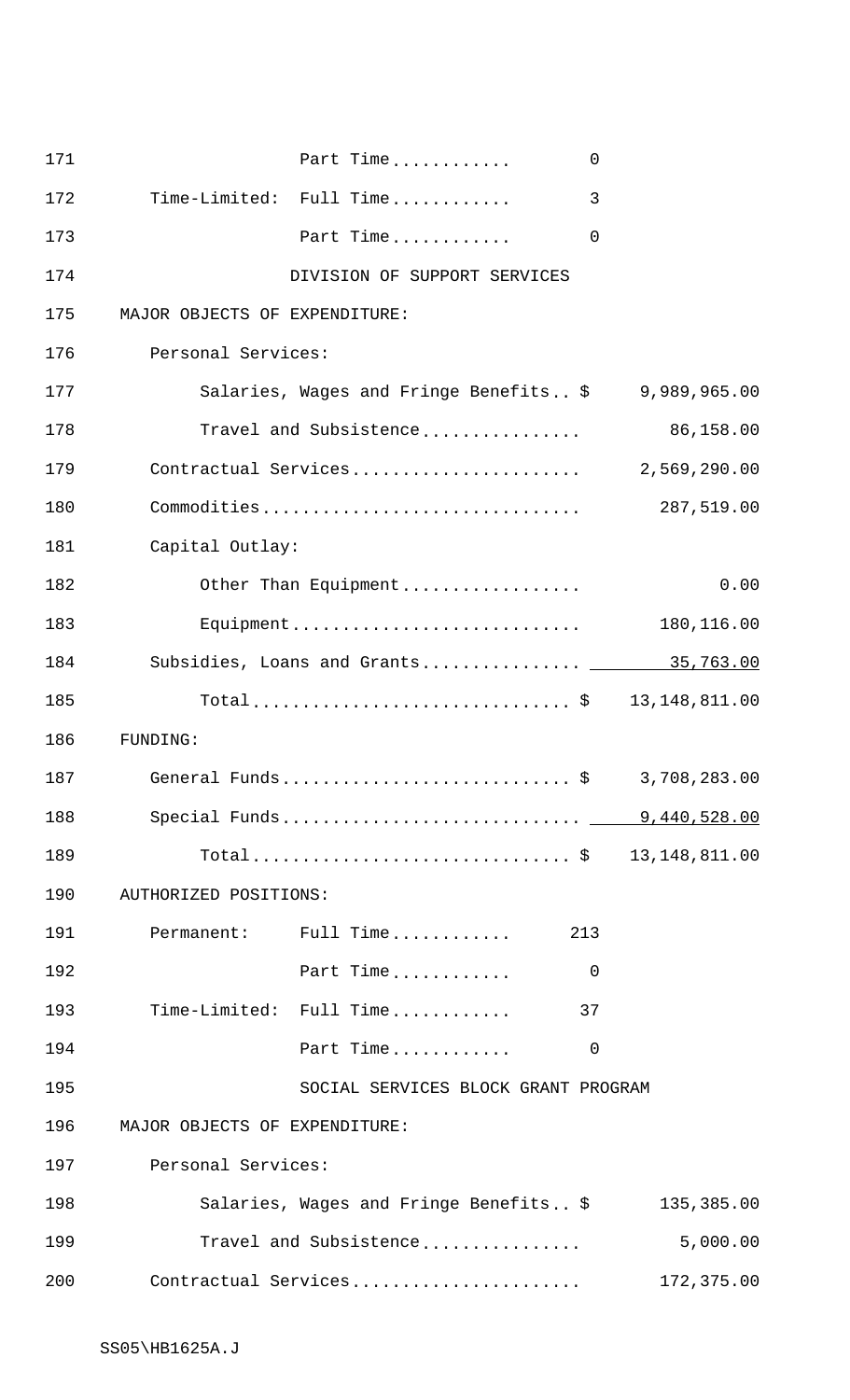| 201 | Commodities                                                        |              | 4,700.00     |
|-----|--------------------------------------------------------------------|--------------|--------------|
| 202 | Capital Outlay:                                                    |              |              |
| 203 | Other Than Equipment                                               |              | 0.00         |
| 204 | Equipment                                                          |              | 5,000.00     |
| 205 | Subsidies, Loans and Grants 185,483,891.00                         |              |              |
| 206 | Total\$ 25,806,351.00                                              |              |              |
| 207 | FUNDING:                                                           |              |              |
| 208 | General Funds \$                                                   |              | 0.00         |
| 209 |                                                                    |              |              |
| 210 | Total\$ 25,806,351.00                                              |              |              |
| 211 | AUTHORIZED POSITIONS:                                              |              |              |
| 212 | Permanent: Full Time                                               | $\mathbf{1}$ |              |
| 213 | Part Time                                                          | $\Omega$     |              |
| 214 | Time-Limited: Full Time                                            | 2            |              |
| 215 | Part Time                                                          | $\mathbf 0$  |              |
| 216 | Of the funds authorized herein to be expended from the             |              |              |
|     | 217 Subsidies, Loans and Grants Major Object of Expenditure of the |              |              |
| 218 | Social Services Block Grant Program, a minimum of Two Million      |              |              |
| 219 | Dollars (\$2,000,000.00) shall be allocated to the Office of Youth |              |              |
| 220 | Services to be used in the Community Services Program.             |              |              |
| 221 | OFFICE FOR CHILDREN AND YOUTH                                      |              |              |
| 222 | MAJOR OBJECTS OF EXPENDITURE:                                      |              |              |
| 223 | Personal Services:                                                 |              |              |
| 224 | Salaries, Wages and Fringe Benefits \$                             |              | 901,073.00   |
| 225 | Travel and Subsistence                                             |              | 13,613.00    |
| 226 | Contractual Services                                               |              | 1,277,614.00 |
| 227 | Commodities                                                        |              | 934,798.00   |
| 228 | Capital Outlay:                                                    |              |              |
| 229 | Other Than Equipment                                               |              | 0.00         |
| 230 | Equipment                                                          |              | 538,839.00   |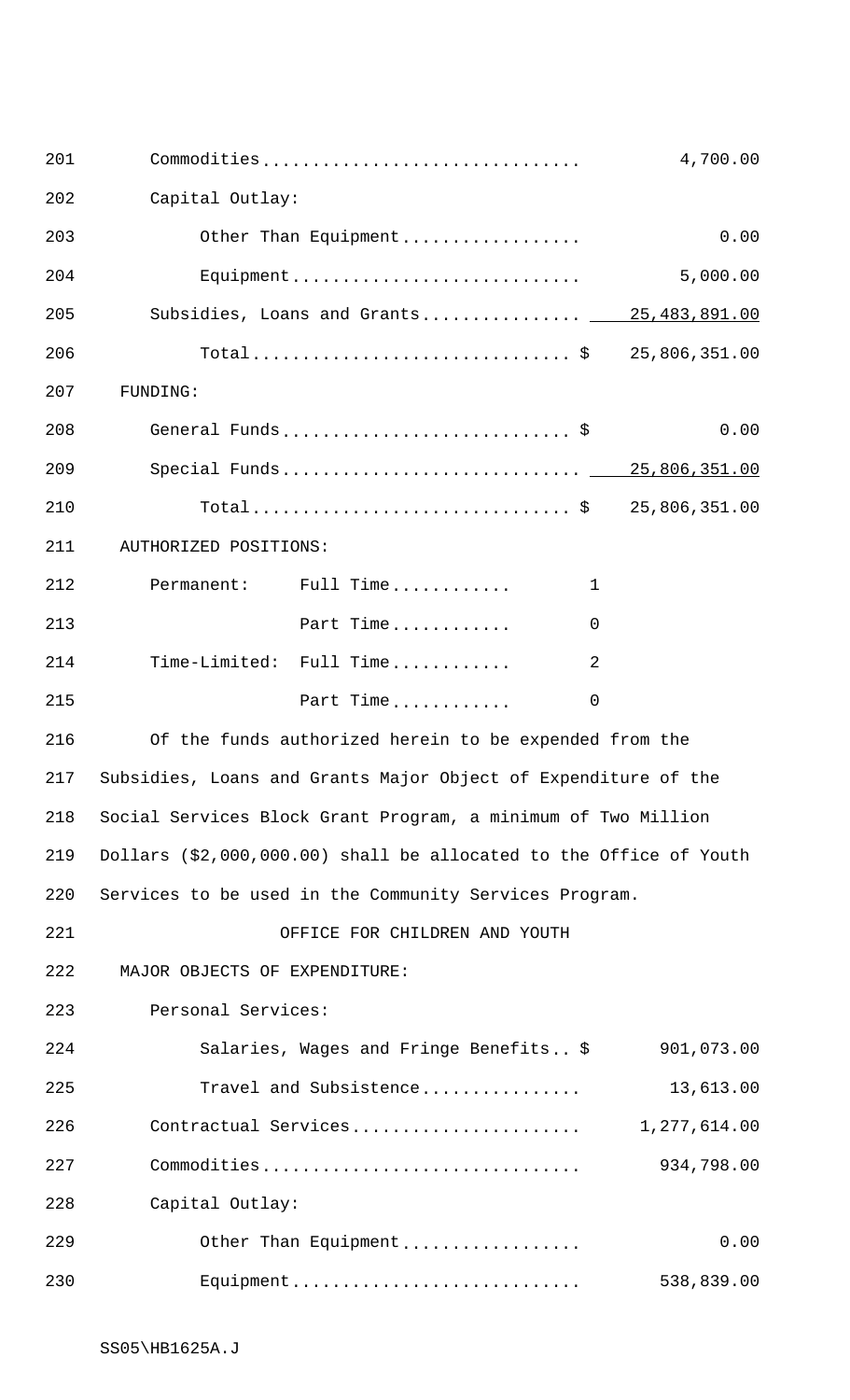| 231 |                           | Subsidies, Loans and Grants 41,616,886.00 |                |  |
|-----|---------------------------|-------------------------------------------|----------------|--|
| 232 |                           | Total\$ 45,282,823.00                     |                |  |
| 233 | FUNDING:                  |                                           |                |  |
| 234 |                           | General Funds\$  3,264,269.00             |                |  |
| 235 |                           |                                           |                |  |
| 236 |                           | Total\$ 45,282,823.00                     |                |  |
|     | 237 AUTHORIZED POSITIONS: |                                           |                |  |
| 238 |                           | Permanent: Full Time                      | 14             |  |
| 239 |                           | Part Time                                 | $\overline{0}$ |  |
| 240 |                           | Time-Limited: Full Time                   | 7              |  |
| 241 |                           | Part Time                                 | $\overline{0}$ |  |

 With the funds herein appropriated, it is the intention of the Legislature that it shall be the agency's responsibility to make certain that funds required to be appropriated for "Personal Services" for Fiscal Year 2003 do not exceed Fiscal Year 2002 funds appropriated for that purpose, unless programs or positions are added to the agency's Fiscal Year 2003 budget by the Mississippi Legislature. Based on data provided by the Legislative Budget Office, the State Personnel Board shall determine and publish the projected annual cost to fully fund all appropriated positions in compliance with the provisions of this act. It shall be the responsibility of the agency head to insure that no single personnel action increases this projected annual cost and/or the Fiscal Year 2002 appropriation for "Personal Services" when annualized. If, at the end of any calendar month, the State Personnel Board determines that the agency has taken action(s) which would cause the agency to exceed this projected annual cost or the Fiscal Year 2002 "Personal Services" appropriated level, when annualized, then only those actions which reduce the projected annual cost and/or the appropriation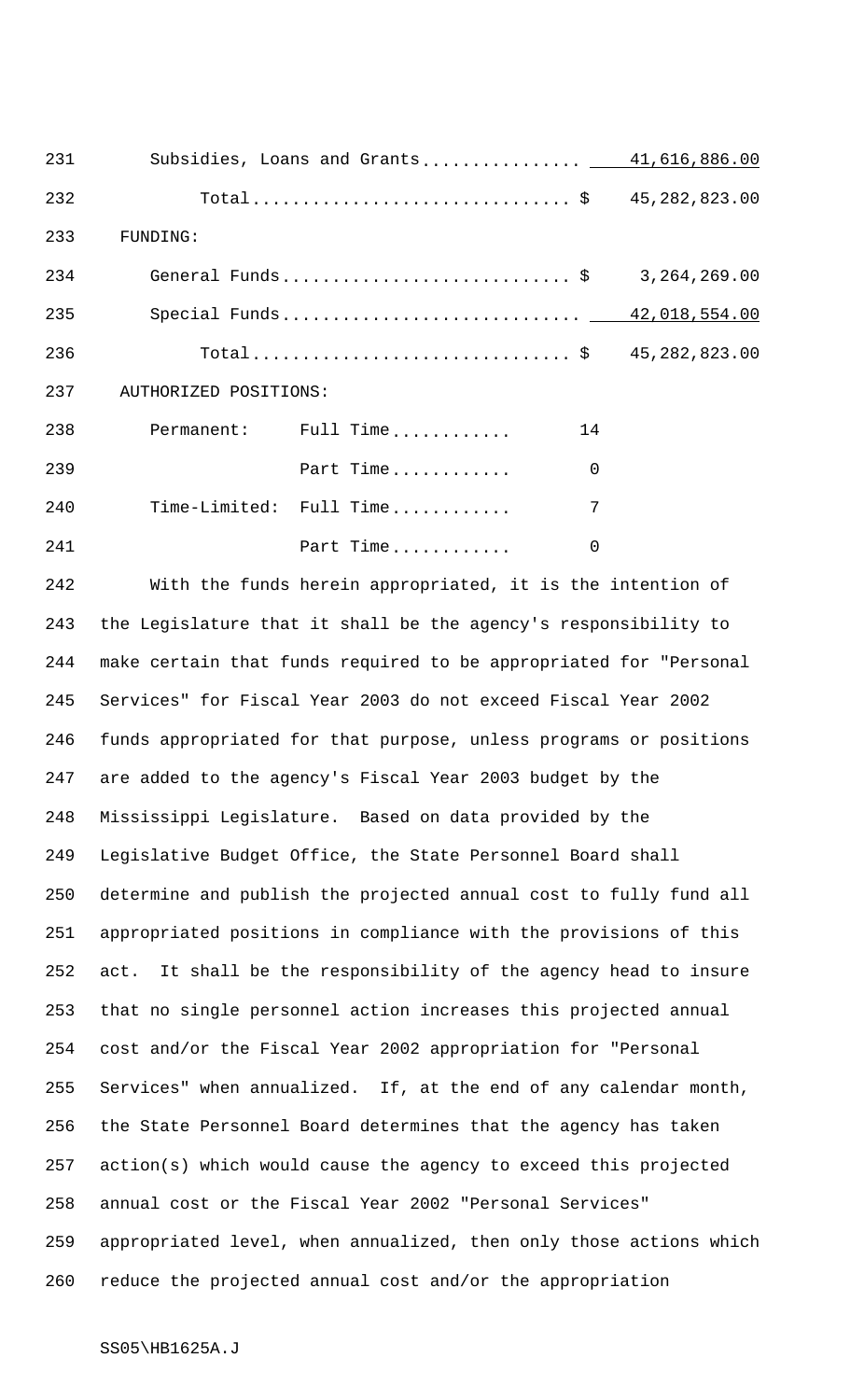requirement will be processed by the State Personnel Board until such time as the requirements of this provision are met.

 It is the intention of the Legislature that the Executive Director of the Department of Human Services may transfer between the various divisions authorized herein both funds and positions not to exceed five percent (5%) of the receiving division consistent with the provisions of Section 1 of this act. Provided, however, that no county office positions shall be transferred to any regional office or to the state office. The Executive Director of the Department of Human Services shall submit written justification for the transfer to the Legislative Budget Office and the Department of Finance and Administration on or before the fifteenth of the month prior to the effective date of the transfer. It is further the intention of the Legislature that any transfers made under the provisions of this paragraph shall be of an emergency nature and that in no case shall the transfers be made which substantially alter the legislative intent for the various divisions or offices as set forth in the original appropriations made under this act.

 Any transfers within major object of expenditure within each specific budget or escalations shall be made in accordance with the terms, conditions and procedures established by law.

 No general funds authorized to be expended herein shall be used to replace federal funds and/or other special funds which are being used for salaries authorized under the provisions of this act and which are withdrawn and no longer available.

 Unless expressly authorized herein by the Legislature, no funds appropriated to be expended for travel and subsistence shall be expended to pay expenses incurred by more than six (6) employees or other representatives of the agency for attending the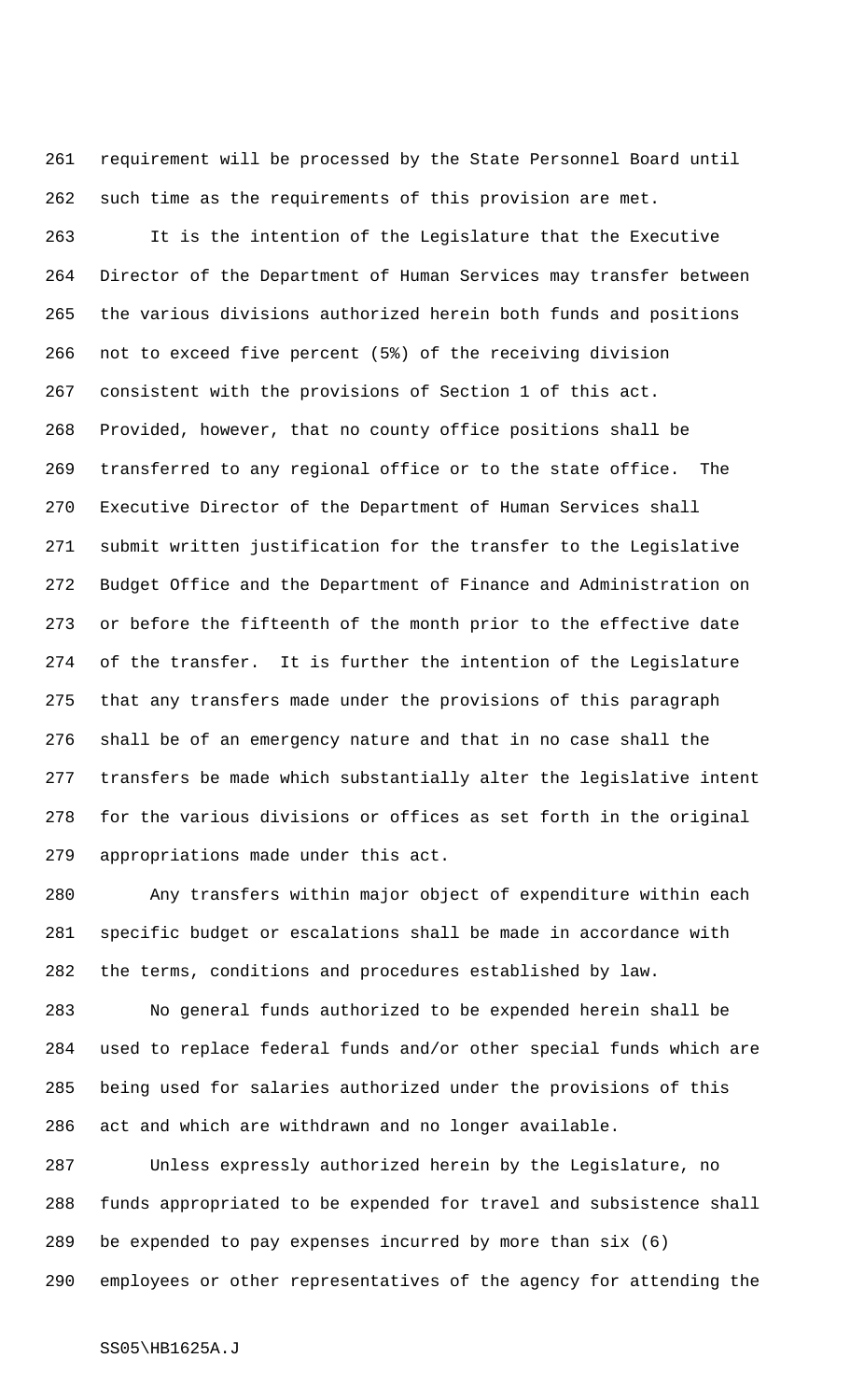same out-of-state conference, seminar or workshop; however, such funds may be expended for expenses incurred by more than six (6) employees or other representatives for attendance at the same conference, seminar or workshop (a) if attendance is required in order to maintain professional certification or licensure, which certification or licensure is required by the employees' job descriptions or by law, or (b) if such expenditure has received the prior written approval of the Department of Finance and Administration.

 SECTION 5. Of the funds appropriated in Section 2, Two Million Eighty-six Thousand Six Hundred Eighty-three Dollars (\$2,086,683.00) is provided for the support of a contract with the Department of Education, Industrial Training Program for the training of TANF clients.

 These funds shall be transferred to the Mississippi Department of Education Industrial Training budget and shall be expended in accordance with Sections 37-31-103 through 37-31-111, Mississippi Code of 1972. Training will be conducted in the areas outlined in Section 37-31-103(2) for TANF recipients. The terms and provisions for program operation will be established through a nonfinancial agreement between the Mississippi Department of Education and the Mississippi Department of Human Services. This nonfinancial agreement will be initiated by the Mississippi Department of Education, Office of Vocational and Technical Education in accordance with current laws, rules and regulations as approved by the Mississippi State Board of Education.

 Identification, eligibility, certification, enrollment, follow-up, performance standards and sanction liabilities of the TANF clients will be the sole responsibility of the Department of Human Services.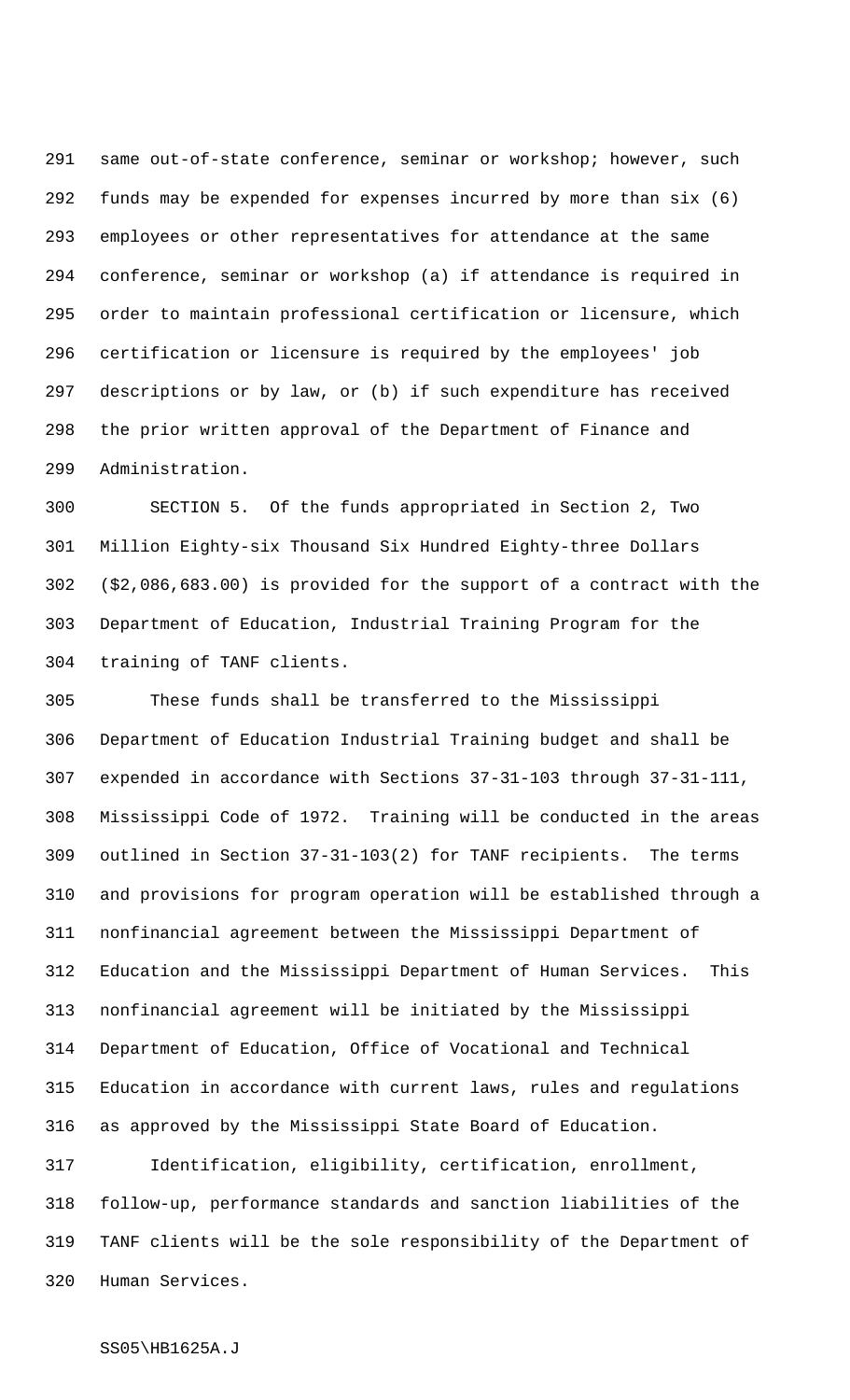SECTION 6. It is the intention of the Legislature that the Executive Director of the Department of Human Services shall make a complete report to the Joint Legislative Budget Committee and the Department of Finance and Administration no later than October 15, 2001, concerning the distribution of the funds provided in the Social Services Block Grant. This report shall contain data from the two (2) previous fiscal years for comparison purposes. The two (2) previous fiscal years along with new distribution of funds shall be presented side by side with a column showing the differences between the previous fiscal year and the new distribution of funds.

 SECTION 7. Of the funds appropriated under the provisions of Sections 1 and 2, and authorized for expenditure in Section 4, the amount of One Hundred Fifty Thousand Dollars (\$150,000.00) is provided for the support of the Jackson State University - Continuing Education Learning Center.

 SECTION 8. None of the funds appropriated under the provisions of Sections 1 and 2 shall be used to pay any contractor that is not a successful bidder for genetic paternity testing services bid by the Department of Human Services.

 SECTION 9. Of the funds appropriated in Section 2, One Million Dollars (\$1,000,000.00) shall be transferred to the Department of Health, Child Care Licensure Program from the Child Care Development Fund or other appropriate special fund. These funds are to be transferred to the Board of Health no later than July 31, 2001. The Department of Health shall make a complete accounting to the Department of Human Services detailing the uses of these funds in accordance with federal and state regulations. SECTION 10. It is the intention of the Legislature that the Department of Human Services contract with the Department of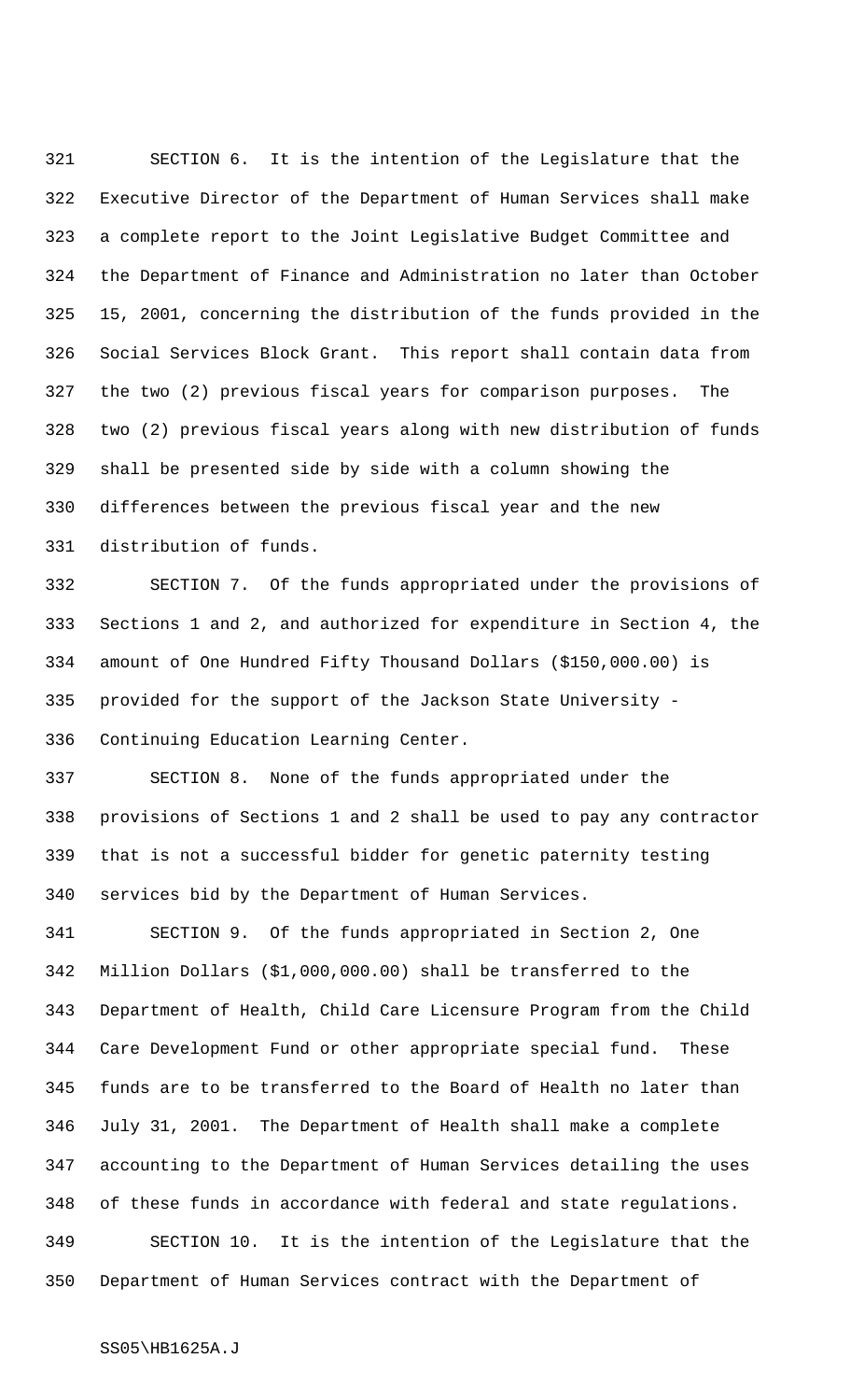Health to operate the School Nurse Teen Pregnancy Prevention Pilot Program as described in House Bill No. 766 of the 1997 Legislative Session, in compliance with all applicable TANF federal and state regulations.

 SECTION 11. It is the intent of the Legislature that the Department of Human Services have authority to escalate the various budgets only in the major objects of Contractual Services and Subsidies and only with the approval of the State Fiscal Officer, from special funds collected or available from the TANF (Temporary Assistance for Needy Families) Grant, in the current or any prior fiscal year, not to exceed Seventy-one Million Dollars (\$71,000,000.00). Upon such approval, the Department of Human Services may expend such funds in the manner authorized by law.

 The Executive Director of the Department of Human Services shall submit to the Department of Finance and Administration a certified statement providing a detailed explanation for any escalation and an assessment of the impact on the agency's General Fund budget for the three (3) fiscal years following the fiscal year in which the escalation is requested. A copy of this submission shall be sent to the Legislative Budget Office.

 SECTION 12. Of the funds appropriated in Section 2, One Million Two Hundred Thousand Dollars (\$1,200,000.00) of TANF (Temporary Assistance for Needy Families) federal funds shall be transferred to the Office of the Attorney General for the purpose of subgranting with entities which will develop and implement programs that serve unmet needs of "at risk" youth in the state. The Attorney General shall administer the transferred TANF funds. SECTION 13. The money herein appropriated shall be paid by the State Treasurer out of any money in the State Treasury to the credit of the proper fund or funds as set forth in this act, upon